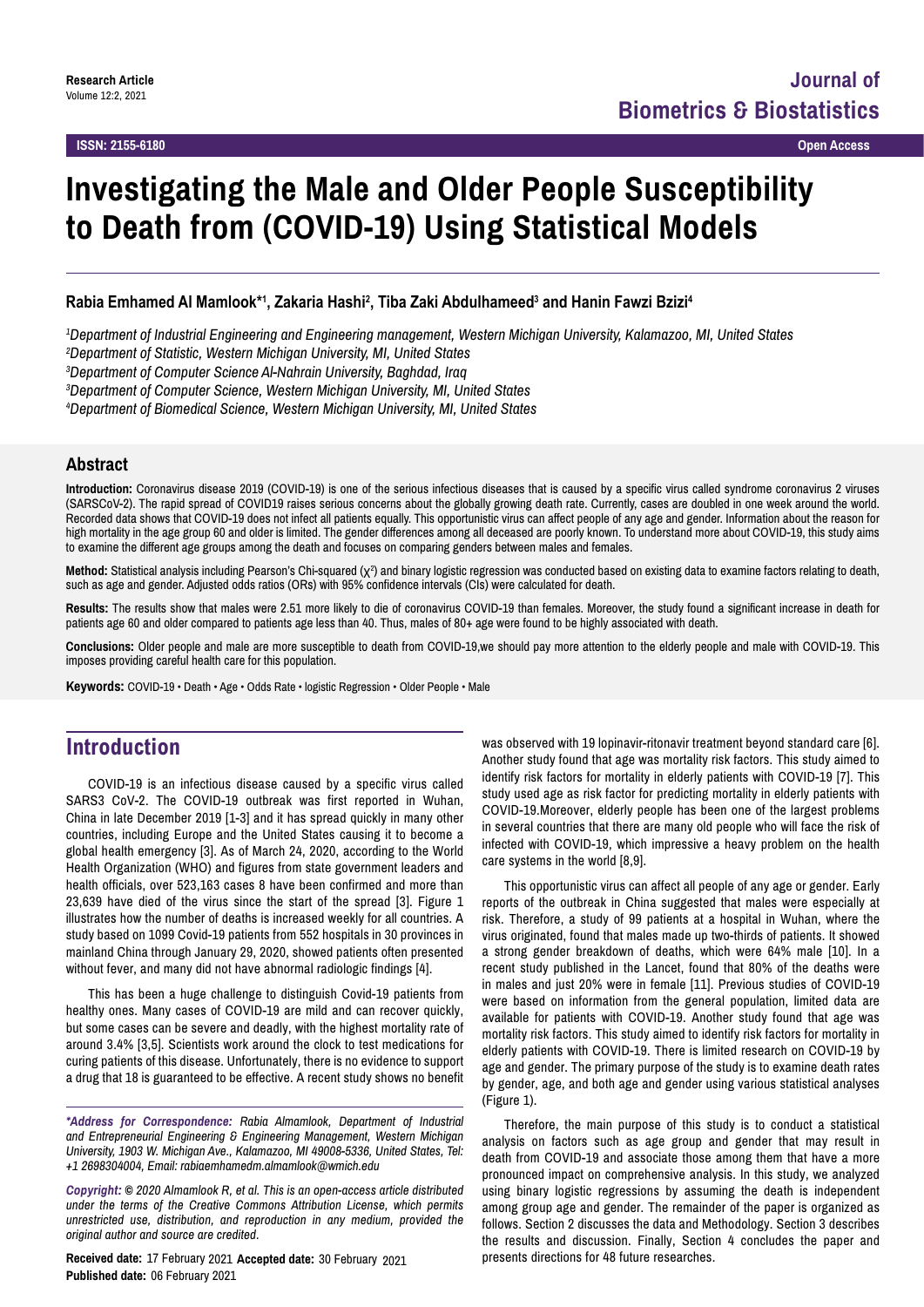

**Figure 1.** weekly confirmed death due to COVID-19.

# **Data and Methodology**

### **Description of the Date**

The analyses in this study are based on the COVID-19 dataset. The data was obtained from the Kaggle [12] that allows data analysts to compete with each other's to solve real and complex data knowledge problems. All patients admitted to the hospital and diagnosed with COVID-19 from January 2020 to March 2020 were included in this study. The data contains 1085 record. Variables that were considered in the models included: gender, age, and death. Additionally, patients 57 were classified into 9 groups according to age including 0-9; 10-19; 20-29; 30- 58 39; 40-49; 50-59; 60-69; 70-79 and 80+ years old. Age groups less than 39 are 59 excluded from this study due to no death cases.

#### **Statistical methods**

Descriptive statistics were used to identify the potential factors that had a statistically significant influence on the likelihood of death. Chi-square test  $(\chi^2)$  of homogeneity was used to test the relationship between the potential predictors (age and gender) on the outcome (death). his test is a non-parametric test with no assumed distribution. It has been used broadly as it does not execute conditions in the data, such as equality of variance or residual homoscedasticity. Therefore, to further understand this relationship, the logistic regression model was developed to identify the degree of significance of each independent predictor. The null hypothesis the authors wish to reject in this test is that there is no significant relationship between two variables. For this study, we rejected the null hypothesis if the *p*-value was less than 0.05. Chi-square statistics can be computed as shown in the equation below:

$$
\chi^2 = \sum_i \sum_j \frac{(o_{ij} - \varepsilon_{ij})^2}{\varepsilon_{ij}} \tag{1}
$$

where by  $O_i$  is the observed frequency and  $E_i$  is the expected frequency across row<sup>'</sup> i and column j of the contingency. The calculated  $\chi^2$  is associated with the critical value found from Chi-square distribution. The definite degrees of freedom (df) for the critical value can be subtracted as (c-1) \*(r-1) where c signifies the number of columns and r represents the number of rows.

#### **Logistic regression Model**

Binary logistic regression was used because it is a preferred method when the response variable is dummy variable [13]. The logistic regression estimated the probability of a patient to choose either death or recover to, given a set of explanatory or predictor variables. Mathematical formulation of logistic regression can be presented as shown in the equation below:

$$
ln(\frac{p}{1-p}) = \sum_{i=0}^{n} \beta_i x_i
$$
 (2),

whereby, p is the probability of a person death or recover and  $x_i$  is the explanatory variable of interest with its corresponding coefficient  $\beta_i$ .

Here, β is the coefficient of the predictor or input variable used in a regression equation [14]. The logit is the natural logarithm of the odds that the dependent variable is 1 (death) as opposed to 0 (recovery). When an independent variable xi increases by one unit, with all other factors remaining constant, the odds increase by a factor exp which is called the odds ratio (OR), ranging from 0 to positive infinity. It indicates the relative amount by which the odds of the outcome (death) increase (OR>1) or decrease (0<OR<1) when the value of the corresponding independent variables increases by one unit.

### **Odds ratio**

Odds ratio (OR) have become commonly used in medical studied [15]. OR is used to compare the relative odds of the occurrence of the outcome of interest(death) given exposure to the variable of interest (age and gender). 95% confidence intervals (CIs) are calculated to estimate the precision of the odds ratio. Mathematical formulation of odds ratio can be presented as shown in the equation below:

$$
\frac{p}{1-p} = e^{\wedge} (\sum_{i=0}^{n} \beta_i x_i)
$$
 (3),

Whereby, p is the probability of a person death or recover and  $x_i$  is the explanatory variable of interest with its corresponding coefficient  $\beta_i$ . The term  $\frac{p}{1-p}$  called odds ratio of event.

 $OR = 1$  Indicate does not affect odds of outcome

 $OR > 1$  Indicate a positive relationship with higher odds of outcome (event likely to occur)

 $OR < 1$  Indicate a negative relationship with less odds of outcome (event less likely to occur).

## **Results and Discussion**

#### **Statistical analysis**

During the study period, 1085 patients with COVID-19 were admitted to the hospital. Before analysis, 260 of missing observations were excluded. A total of 825 patients with COVID-19 confirmed influenza during the January–March were included in the study. Total male cases are 476 (58%), while total female cases are 349 (42%). Table 1shows the statistical description of the data. The recovery rate, death rate, and mean of age standard deviation are listed for each gender and age group. Measurement data are expressed as mean ± standard deviation, and numerical data are described as counts and percentages Figure 2.

The overall death rate is 7% (n=58) in this study. The death rate in males is 9% (n=44), while it is only 4% (n=14) in females. This makes the rate is 5% higher in males than in the female. However, if we look at the total death cases alone, Males are 23 times higher than females. Elderly citizens over the age of 70 represent more than 50% of the deaths combined, likely reflecting the presence of other diseases, a weaker immune system, or



**Figure 2.** Age Frequency by Gender.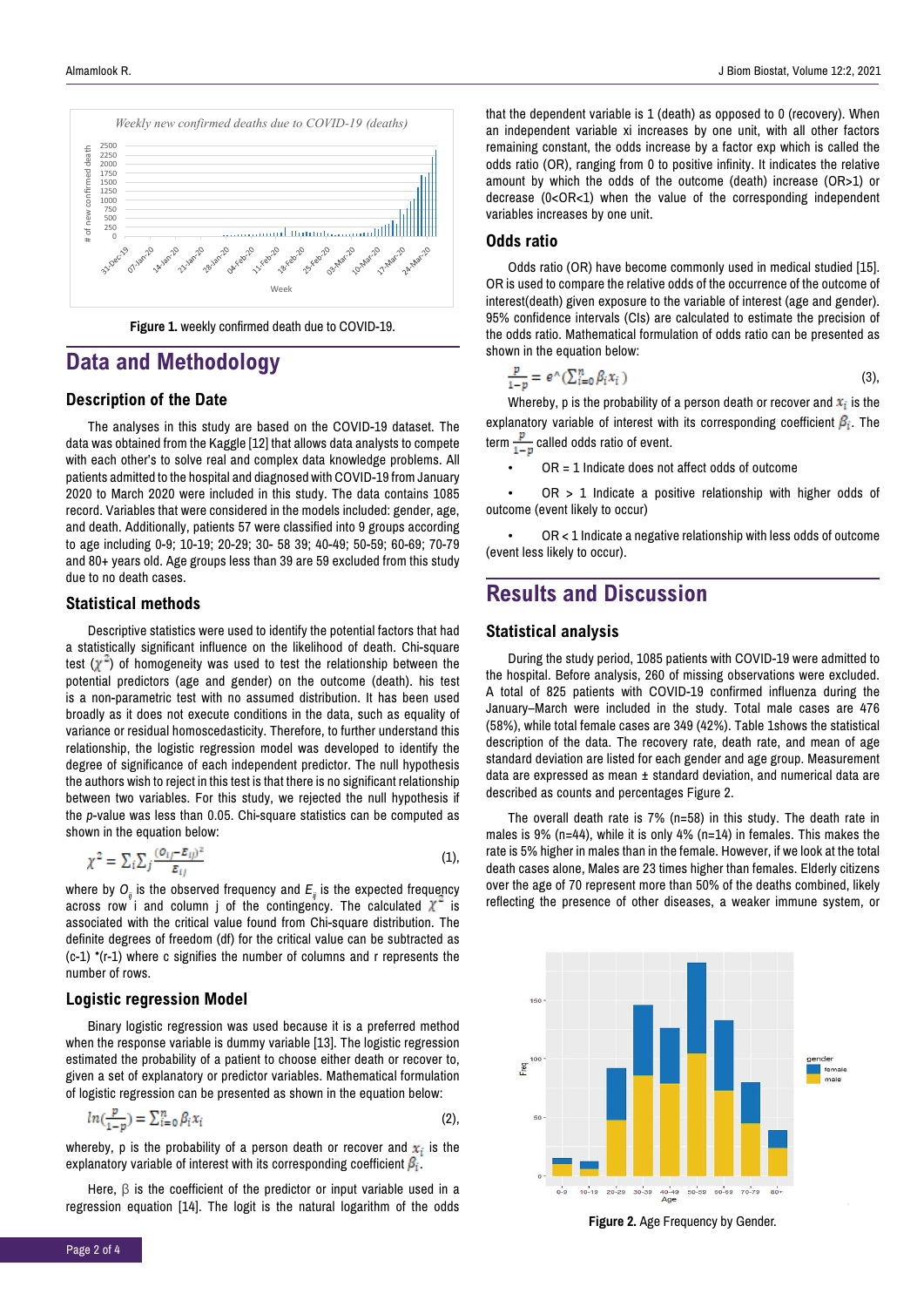#### simply worse overall health.

To visualize the data, we use one of the most common statistical charts is histograms visualize to understand frequency distribution of a given set of continuous data. An illustration of the age and gender distribution is shown



**Figure 3.** Group age frequency by death.



**Figure 4.** Gender frequency by death.

#### in Figure 2.

It shows more males than females across all age groups. Figure 3 describes the relationship between age and death. The graph indicates that the death rate increases with age. The risk of death is higher in people age 60 or older. Figure 4 shows that more males died from the virus than females. However, the impact of gender on susceptibility to COVID-19 is less strong than the age effect.

#### **Modal Choice Predictors:**

A chi-square test of independence was performed to examine the relationship between death and related factors such as age and gender. Table 2 shows the relationship between gender and death was significant with (χ<sup>2</sup>test=8.434) and (p=0.0036). Similarly, it shows that the relationship between age and death was also significant with (χ**<sup>2</sup>**test=60.853). A significant association was found between death, age group, and gender using a *χ***<sup>2</sup>**test (P less than 0.05). The result indicates that age and gender enable the model to make better predictions.

To further analyze the data, a binary logistic regression model was used. A dummy variable for a response variable was created with 1 assigned to death and 0 for recover. The results of the logistic regression examining the association between death and all variables are shown in Table 3. The logistic regression model can be presented as shown in the equation below:

$$
p(logit y) = 4.5549 + 0.6773 * age_{50-59} + 1.7299 * age_{60-69} + 2.1 * age_{70-79} + 3.4259 * age_{60+} + 0.9209 * male
$$
 (4)

According to the model, the log odds for dying the coronavirus was positively correlated to age but the correlation was statistically significant

#### **Table 1.** Descriptive Statistic.

| Gender ( $n = 825$ ) |                               |                                 |                    |                                  |                                 |                 |  |  |  |
|----------------------|-------------------------------|---------------------------------|--------------------|----------------------------------|---------------------------------|-----------------|--|--|--|
|                      |                               | Men $(n = 476)$                 |                    | Women $(n=349)$                  |                                 |                 |  |  |  |
|                      | alive<br>(n =432)<br>% (0.91) | Death<br>$(n = 44)$<br>% (0.09) | Mean±<br><b>SD</b> | alive<br>$(n = 335)$<br>% (0.96) | Death<br>$(n = 14)$<br>% (0.04) | Mean±<br>SD     |  |  |  |
| 0-9                  | 9                             | 0                               | $5.6 \pm 2.8$      | 5                                | 0                               | $4.2 \pm 2.8$   |  |  |  |
| $10 - 19$            | 6                             | 0                               | $15.6 \pm 2.8$     | 6                                | 0                               | $16.3 \pm 3.1$  |  |  |  |
| $20 - 29$            | 48                            | 0                               | $25.8 \pm 2.1$     | 44                               | 0                               | $25 \pm 2.6$    |  |  |  |
| 30-39                | 83                            | 3                               | $34.7 \pm 2.6$     | 60                               | 0                               | $34.6 \pm 2.7$  |  |  |  |
| 40-49                | 77                            | 2                               | $44.8 \pm 2.6$     | 46                               | $\mathbf{1}$                    | $44.3 \pm 2.7$  |  |  |  |
| 50-59                | 98                            | 7                               | $54.5 \pm 2.25$    | 76                               | 1                               | $55.1 + 2.4$    |  |  |  |
| 60-69                | 62                            | 11                              | $64.7 \pm 2.3$     | 56                               | 4                               | $63.8 \pm 12.7$ |  |  |  |
| 70-79                | 35                            | 10                              | $73.74 \pm 2.2$    | 32                               | 3                               | $73.78 \pm 2.3$ |  |  |  |
| $80+$                | 13                            | 11                              | $84.5 \pm 3.2$     | 10                               | 5                               | $86.1 \pm 4.7$  |  |  |  |

**Table 2.** Pearson's Chi-squared (χ2) distribution of death by gender and age group.

| $\chi$ 2 - value |        | P-value  |  |  |
|------------------|--------|----------|--|--|
| Death-Gender     | 8.434  | 0.00368  |  |  |
| Death-Age Group  | 60.853 | < 0.0001 |  |  |

#### **Table 3.** Result of the Logistic Regression Model-Multivariate.

| <b>Model</b> | <b>Coefficients</b> | <b>Standard Error</b> | P-value        |
|--------------|---------------------|-----------------------|----------------|
| Intercept    | $-4.5549$           | 0.6455                | $< 0.0001$ *** |
| Age 50-59    | 0.6773              | 0.6888                | 0.35623        |
| Age_60-69    | 1.7299              | 0.6480                | $0.00760**$    |
| Age_70-79    | 2.1500              | 0.6616                | $0.00116$ **   |
| Age $80+$    | 3.4259              | 0.6751                | $< 0.0001$ *** |
| Gender Male  | 0.9209              | 0.3392                | $0.00663$ **   |

**Table 4.** Odds Ratio and Confidence interval (95 percent CI) to all significant.

| <b>Age Group</b> | <b>Odds Ratio</b> | 95%CI           | P-value        |
|------------------|-------------------|-----------------|----------------|
| Intercept        | 0.0125            | 0.0028 - 0.0382 | $1.21e-12$ *** |
| Age Group_50-59  | 1.968             | 0.5550-9.1456   | 0.35623        |
| Age Group_60-69  | 5.639             | 1.7940-24.8923  | $0.00760**$    |
| Age Group_70-79  | 8.584             | 2.6364-38.5943  | $0.00116$ **   |
| Age Group 80+    | 30.749            | 9.2355-141.4070 | 3.87e-07 ***   |
| Gender men       | 2.511             | 1.322-5.0398    | $0.00663$ **   |

to age group 60 and older ( $p$  <0.05), in another words as age increases likelihood for dying the virus increases. Both age and gender were significantly associated with death with (p<0.05). According to the model, the coefficients were positively correlated to death, meaning that when age increases the rate of death increases as well.

Table 4 presents the results with odds ratios, coefficient values, and the p-value. The estimated coefficient for the intercept shown in Table 4 is the exponential of the odds ratio for age groups (40-49) in Table 4. In other words, the odds in intercept in Table 4 equals to (0.0125) that is exp of (-4.55).

The result in Table 4 indicates that there is an increase of 1.25% (98.75%) in the odds of death for every year increase in age groups (40-49) of the patients. If we look at the counts of the death cases in Table 3. we can see that the number of females who died in age groups 40-49 was one, and only two for males. Thus, COVID-19 is less likely to cause death in patients age less than 49. For everyone unit increases in the age group (50-59), the chances of death increase by 96.8%. Furthermore, the odds of COVID-19 deaths in the age group (60-69) are about 5.6 more likely than those in the